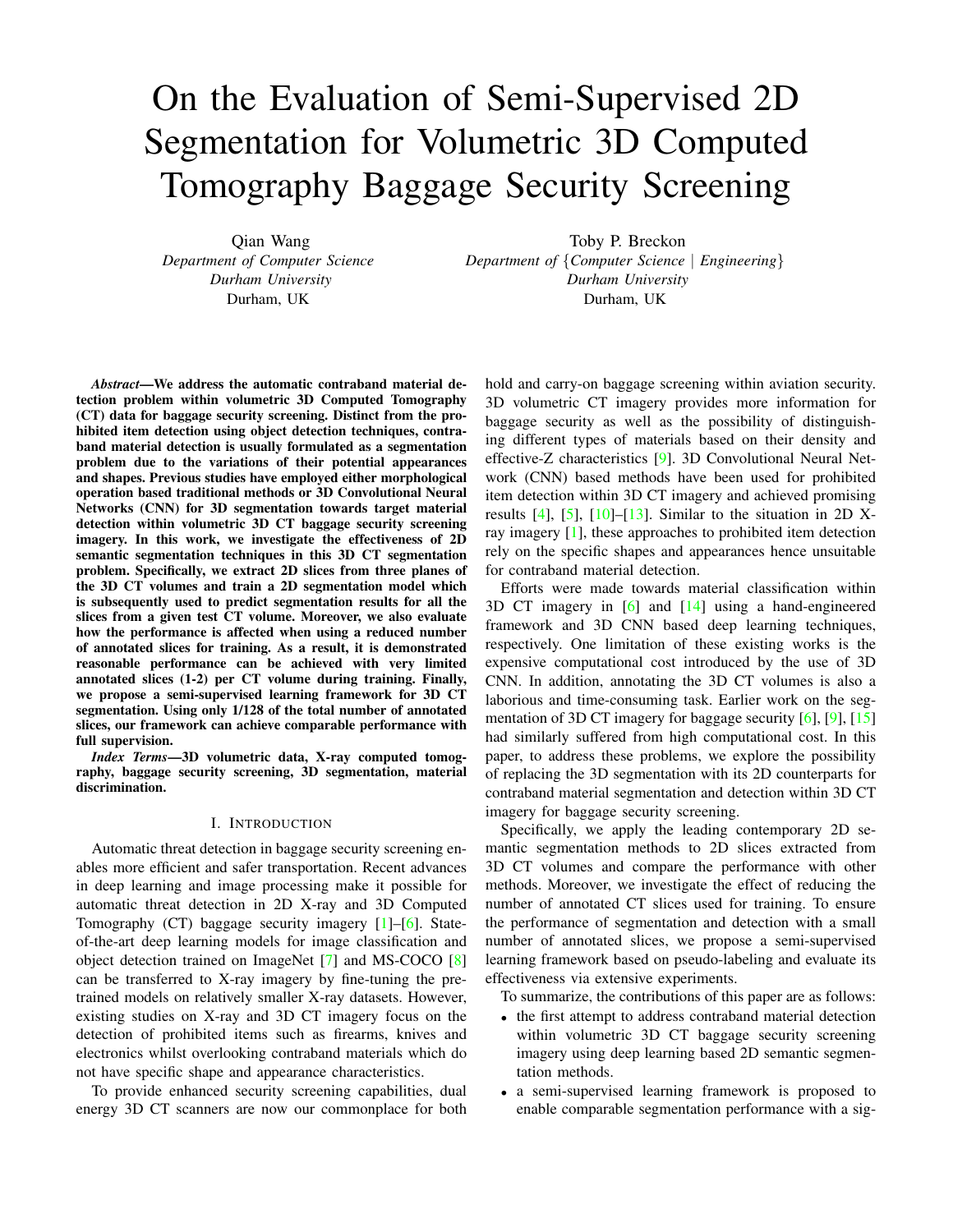nificantly reduced number of annotated slices for training.

• extended experimentation is performed to investigate how the number of annotated slices affects the performance of 3D CT segmentation. Using only a couple of annotated slices per CT volume for training harms the performance whilst the proposed semi-supervised learning framework can boost the performance. On a 3D CT segmentation dataset, our methods based on 2D CNN outperform existing approaches based on 3D CNN [\[14\]](#page-7-8) or handengineered morphological operations [\[6\]](#page-7-0).

## II. RELATED WORK

In this section, we review existing works related to ours from the perspective of *object detection for baggage security screening*, *material discrimination in 2D X-ray imagery*, *material discrimination in 3D CT volumes* and *Weakly Supervised 3D Segmentation*.

## *A. Object Detection for Baggage Security Screening*

Automatic threat detection has been studied within 2D Xray imagery  $[1]$ – $[3]$  and 3D CT imagery  $[4]$ ,  $[5]$ ,  $[10]$ – $[13]$ . State-of-the-art object detection frameworks such as Faster R-CNN [\[16\]](#page-7-11) has been used to detect firearms, knives and other prohibited items in 2D baggage screening imagery. Pretrained on large-scale ImageNet and MS-COCO, these object detection models can be easily fine-tuned for X-ray imagery. In [\[4\]](#page-7-4), [\[5\]](#page-7-5), the object detectors were adapted from 2D to 3D and used for firearm, bottle detection within volumetric 3D CT imagery. Promising results have been reported whilst the scale of dataset in terms of the numbers of category and training CT samples remains moderate compared with 2D X-ray datasets due to the difficulties of collating, annotating and storing large 3D CT datasets.

#### *B. Material Discrimination in 2D X-ray Imagery*

There exist some limited work on material classification based on X-ray imagery. For example, Chen et al. [\[17\]](#page-7-12) proposed a curve-based material recognition method by theoretic analysis of X-ray imaging processing using high-energy dual energy X-ray (6/3 MeV). Specifically, they consider the ratio of two X-ray energies after penetrating materials, resulting in a standard curve for a specific material which can be used to discriminate the material from others.

Li et al. [\[18\]](#page-7-13) proposed a dynamic material discrimination algorithm to tackle the material overlapping problem. A dualenergy radiograph database of both pure basis materials and pair combinations was established. This method can only handle the overlapping of two known materials.

Instead of using standard *classification curves*, Chang et al.  $[19]$  investigate the use of machine learning methods for X-ray imagery based material classification. In this work, different numbers of energies are compared in terms of the classification of metal, organic and inorganic materials. It is concluded the use of as least as four energies could achieve reasonable classification performance.

The X-ray technology based Explosive Detection System (EDS) [\[20\]](#page-7-15) used in aviation security screening is also based on material discrimination within X-ray imagery  $[21]$ . According to [\[22\]](#page-7-17), each object in baggage is examined for a match to a specific effective atomic number  $Z_{eff}$  [\[23\]](#page-7-18), density, and mass threshold so that the material components of the object can be identified. Prior knowledge is required on the typical components of explosive and non-explosive materials (e.g. metal, organic and inorganic materials). On the other hand, the X-ray intensity is not only related to the material but also related to the thickness of the materials [\[21\]](#page-7-16) hence leading to more complexity in cluttered baggage.

Although achievements have been made in these works, there exist an inherent limitation of 2D X-ray imagery in material discrimination. The overlap of different materials in 2D X-ray images can pose a significant additional challenge in real-world applications of baggage security screening. Our work takes the advantage of 3D CT imagery and expects to better distinguish different types of materials especially the target contraband ones within volumetric 3D baggage security screening imagery.

# *C. Material Discrimination in 3D CT Volumes*

Material discrimination within 3D baggage CT imagery has been studied in literature  $[6]$ ,  $[14]$ ,  $[24]$ – $[26]$ . Existing works usually formulate it as a 3D segmentation problem followed by classification. Early works take advantage of the multi-energy CT data and extract discriminative handcrafted features from the CT images and  $Z_{eff}$  images [\[24\]](#page-7-19). CT images contain density information whilst  $Z_{eff}$  images are the measurements of atomic numbers. Mouton et al. [\[25\]](#page-7-21) proposed a two-stage approach for object segmentation within dual-energy CT imagery based on the voxel intensity ranges of pre-defined materials followed by a classifier. Wang et al. [\[6\]](#page-7-0) and others [\[27\]](#page-7-22), [\[28\]](#page-7-23) studied the problem of adaptive automatic threat recognition problem for baggage security screening. The proposed solutions were also based on the segmentation and classification of material characteristics by extracting handcrafted features from single-energy CT data.

More recently, 3D CNN based U-Net and its variations were investigated for 3D CT segmentation and contraband material detection in [\[14\]](#page-7-8). In addition, the volumetric 3D CT volumes were converted into point clouds in order to offer a potentially computationally efficient alternative processing representation. The point clouds were subsequently processed by PointNet [\[29\]](#page-7-24) and PointNet++ [\[30\]](#page-7-25). However, these existing methods suffer from high computational cost and have to down-sample the CT volumes to fit within the memory constraints of a typical GPU for model training. To solve this problem, our work in this paper employ 2D CNN models to solve the 3D CT segmentation problem.

## *D. Weakly Supervised 3D Segmentation*

Annotating 3D volumetric data such as CT imagery is extremely time-consuming hence weakly supervised approaches have been proposed for 3D segmentation without the need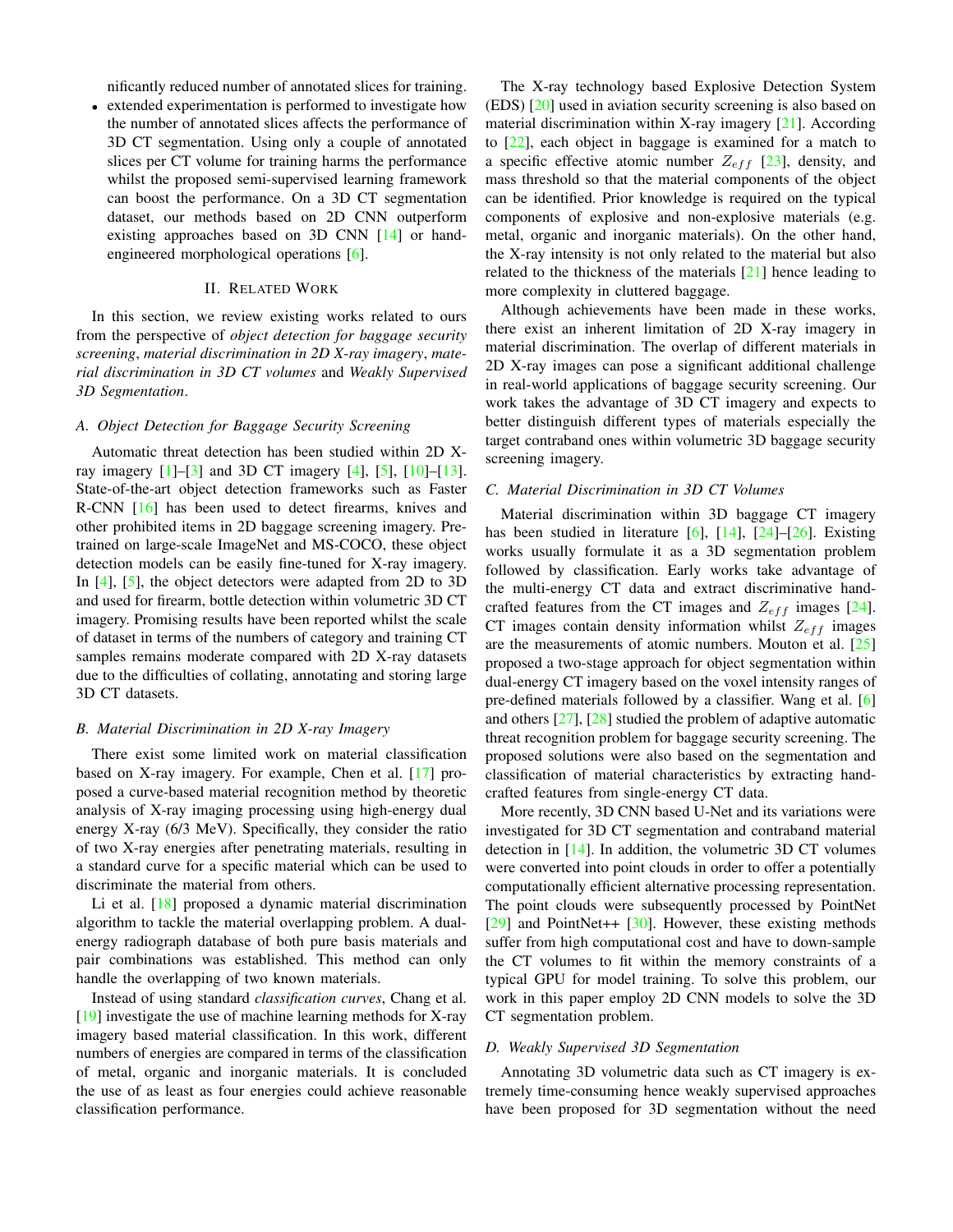of exhaustive voxel-wise annotations of training data. Weak supervision can have varying meanings in different contexts, such as incomplete annotations and inexact annotations. Kervadec et al. [\[31\]](#page-7-26) incorporate inequality constraints into the loss function of CNN training so that the model trained with a fraction of annotations achieves comparable segmentation performance in medical image analysis with those trained with full supervision. The constraints used in [\[31\]](#page-7-26) are based on the prior knowledge of target size which is reasonable for medical image segmentation but not applicable for our case of baggage security screening where contraband materials can be of arbitrary sizes. Xu et al. [\[32\]](#page-7-27) addressed the incomplete supervision problems in point cloud segmentation. Several complementary components were combined in their framework including an incomplete supervision branch, an inexact supervision branch, Siamese self-supervision, spatial and color smoothness constraints. Li et al. [\[33\]](#page-7-28) addressed the labelled data scarcity issue from the perspective of semisupervised learning. In semi-supervised learning setting for 3D CT segmentation, training data are composed of both labelled and unlabelled CT volumes. By contrast, our study assumes the availability of partial annotations (e.g., only a few slices within a CT volume are annotated) of volumetric CT data.

Pseudo-labeling is a popular technique for semi-supervised learning and unsupervised domain adaptation problems [\[34\]](#page-7-29). We take advantage of this technique in our study to handle the partially annotated training data in a semi-supervised learning framework.

# III. METHOD

In this section, we describe our proposed framework for 3D CT volume segmentation using 2D CNN models as well as the framework of semi-supervised learning for weakly supervised scenarios when only a small number of annotated slices are available per CT volume. In addition, we also describe how to perform the contraband material detection based on the segmentation results in the real-world application of baggage security screening.

## *A. 3D CT Segmentation Using 2D Segmentation Frameworks*

In this work, we leverage leading contemporary architectures for semantic segmentation to solve our problem in 3D CT segmentation. We use Fully Convolutional Networks  $(FCN)$  [\[35\]](#page-7-30), [\[36\]](#page-7-31), one of the most popular frameworks for semantic segmentation in our work with ResNet101 [\[37\]](#page-7-32) as the backbone. The classifier layer and the fully-connected layers in the original ResNet101 architecture are replaced with convolutional layers to output segmentation maps. The final segmentation map contains the predicted category index for each pixel. For more details of FCN and ResNet101 we refer the readers to  $\left[35\right]$  and  $\left[37\right]$  respectively. Here we focus more on the framework of applying the segmentation model to 3D CT segmentation.

Figure [1](#page-2-0) shows the schematic pipelines of training and testing the segmentation model. As depicted in the figure, a 3D CT volume can be represented within a 3D coordinate system



<span id="page-2-0"></span>Fig. 1. The framework of 3D CT segmentation using 2D segmentation networks FCN.

 $XYZ$  where  $Z$  axis is the direction of scanner tunnel and the XY plane is the scanning plane. Given a volumetric 3D CT volume of size  $W \times H \times N$ , we can extract 2D slices from three planes. As a result, the numbers of extracted 2D slices from XY, XZ and YZ planes will be  $N$ ,  $W$  and  $H$ , respectively. For training data, the corresponding label volumes can be sliced into 2D labels associated with the 2D slices in the same way. As a result, four different models can be trained by using different sets of training slices (i.e. XY, XZ, YZ and All).

As indicated by the "red" pipeline in Figure [1,](#page-2-0) these four trained models can be subsequently used for prediction. The slices from one single plane are enough to form the final segmentation results for the 3D volume. We can have three options by using slices extracted from three different planes to do the prediction and form the 3D segmentation results. In addition, the three different segmentation results can be combined using majority voting towards more accurate results.

## <span id="page-2-1"></span>*B. Semi-supervised Learning with Pseudo-labeling*

In previous section, we assume the existence of annotated 3D volumes. However, the annotation of 3D CT volumes are laborious and time-consuming. In this section, we employ semi-supervised learning for segmentation so that the amount of annotated slices required for training can be significantly reduced.

The semi-supervised learning framework is illustrated in Figure [2.](#page-3-0) Assuming there are only a couple of annotated slices in a given 3D CT volume (indicated by the yellow color) in a specific plane, we use these annotated slices to train a segmentation model, i.e. FCN (XZ) in our case. The model can be used to predict the segmentation results of other unlabeled slices in the training data. The prediction (indicated by the red color) can be noisy but provide additional supervision based on which we train a second segmentation model. The second model is trained based on all pseudo-labeled slices from three planes, hence denoted as FCN (All) in Figure [2.](#page-3-0)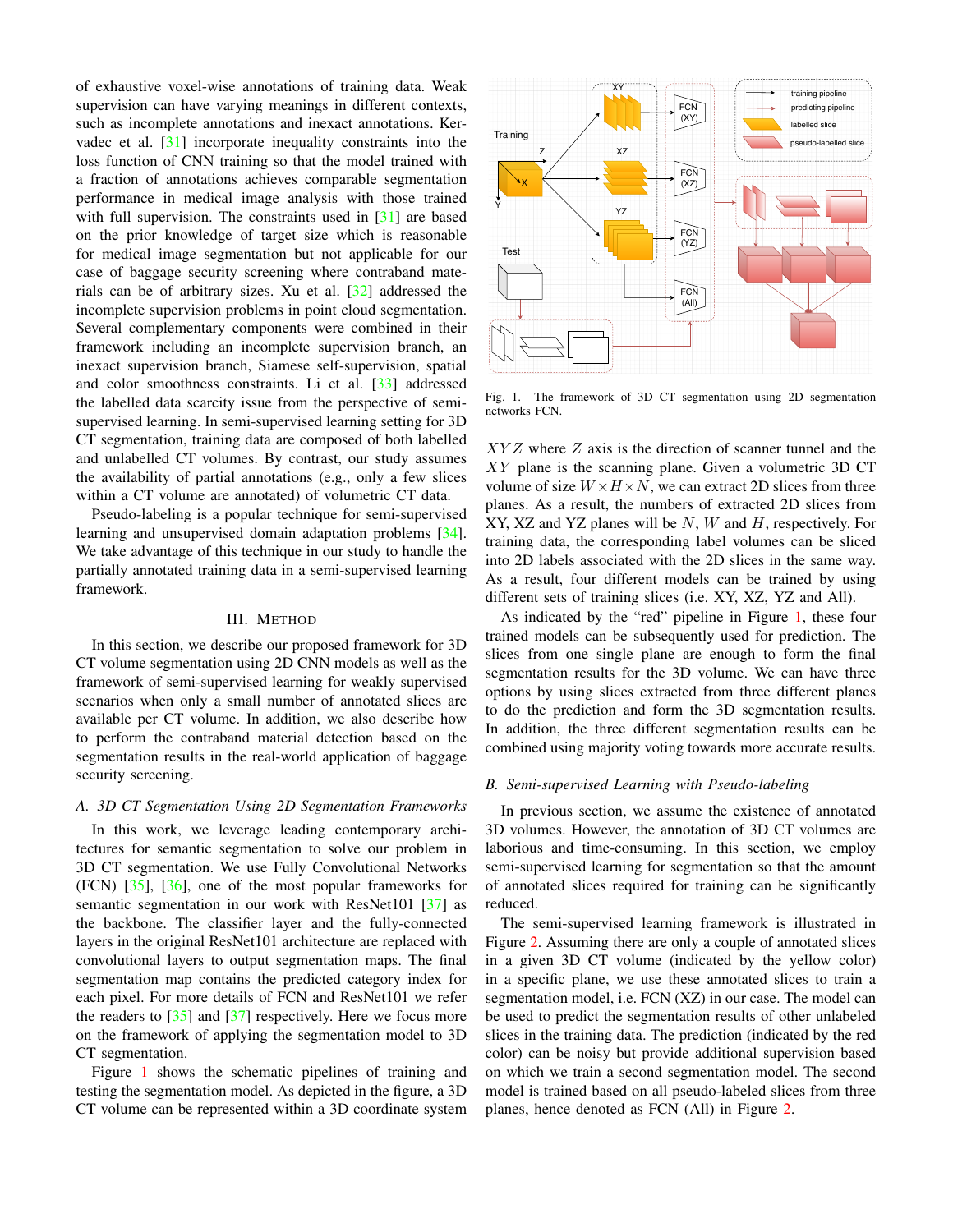

Fig. 2. The framework of semi-supervised learning approach for weakly supervised 3D CT segmentation using pseudo-labeling.

<span id="page-3-0"></span>

<span id="page-3-1"></span>Fig. 3. The pipeline of post-processing using morphological operations to convert segmentation results to detection results.

# <span id="page-3-2"></span>*C. Contraband Material Detection by Segmentation*

In the baggage security screening, we expect to detect contraband materials based on the segmentation results. To this end, we follow  $[14]$  and convert the segmentation results to detection results in the post-processing stage. Specifically, we group the connected voxels which are labelled as the same class as a detected object. To these ends, we use morphological operations to correct the mislabeling information in the segmentation results.

The pipeline of post-processing is shown in Figure [3.](#page-3-1) For each foreground class, we apply *dilation* and *erosion* operations sequentially to the binary segmentation map to correct the missing voxel labels within the detected objects. A sphere structural element is used for 3D dilation and erosion. Subsequently, the connected component labeling (CCL) algorithm is employed to group the labelled voxels into a set of potential detected objects. We prune the detection results by removing the objects whose volumes are smaller than a pre-defined threshold. In our experiment, the threshold is empirically set, as  $V/10e4$  where  $V = WHN$  is the number of voxels in the 3D CT volume. After the post-processing, we obtain the locations and material types of a list of detected objects in a given CT volume.

#### IV. EXPERIMENTS AND RESULTS

In this section, we present details of datasets and evaluation metrics used in the experiments, followed by experimental settings and results. Three experiments are conducted to evaluate the effectiveness of the proposed methods. The first experiment is designed to compare the performance of 2D segmentation and its 3D counterparts including different variations of 3D U-Net and PointNet. In the second experiment, we investigate the effect of number of annotated slices used for training. Finally, we evaluate the proposed semi-supervised framework for 3D CT segmentation.

## *A. Dataset*

We follow  $[6]$ ,  $[14]$  and use the Northestern University Automated Threat Recognition (NEU ATR) dataset [\[38\]](#page-7-33) collected and annotated by NEU ALERT [\[27\]](#page-7-22) throughout our experiments in this study. Baggage CT volumes were collected by a medical CT scanner (Imatron C-300). The slice size is  $512\times512$  corresponding to the field view of 475 mm $\times$ 475 mm hence the in-plane pixel size is 0.928 mm. The number of slices varies in different volumes and the slice spacing is 1.5 mm. Pixel values are represented by the Modified Hounsfield Unit (MHU) ranging from 0 to 32,767 MHU in which air and water are 0 and 1024 respectively.

The ATR dataset consists of 188 CT volumes in which there are 446 object signatures of three target materials (i.e. *saline*, *rubber* and *clay*) and other non-target materials as cluttered background of typical packed baggage. The ground truth voxels are labelled by NEU ALERT for all the objects of three target materials. We follow [\[6\]](#page-7-0) to split the whole dataset into two subsets evenly: *odd* set and *even* set containing 94 odd and even indexed volumes respectively. In our experiments, we use one subset for training and the other for testing.

#### *B. Evaluation Metrics*

We follow previous works  $[6]$ ,  $[14]$  and use three groups of evaluation metrics in our experiments. The first one is the mean Intersection over Union (IoU) which is a typical evaluation metric for semantic segmentation as the contraband materials detection has been formulated as a semantic segmentation problem. The IoU is computed for each class and the mean IoU is the mean of each IoU for all classes. Although the proposed method works on 2D slices, the IoUs are computed based on 3D volumes.

In addition, we evaluate the performance of contraband materials detection. The detection results are obtained after post-processing the segmentation results (c.f. Section [III-C\)](#page-3-2). To this end, we use the second group of evaluation metrics precision and recall which are computed based on detection results.

The third group of evaluation metrics are similar to typical ones for object detection (i.e. precision and recall in the second group) but concern the Probability of Detection (PD) and the Probability of False Alarms (PFA) which have been used in [\[6\]](#page-7-0). PD is similar to recall and the main difference is that PD is computed over all detections regardless of their classes whilst recall is computed class-wisely. PD is defined in this way so that the detection model focuses more on the difference between contraband materials and benign ones rather than the difference between different types of contraband materials. PFA is defined as the ratio of the number of falsely detected non-threat signatures to the total number of non-threats in the CT images.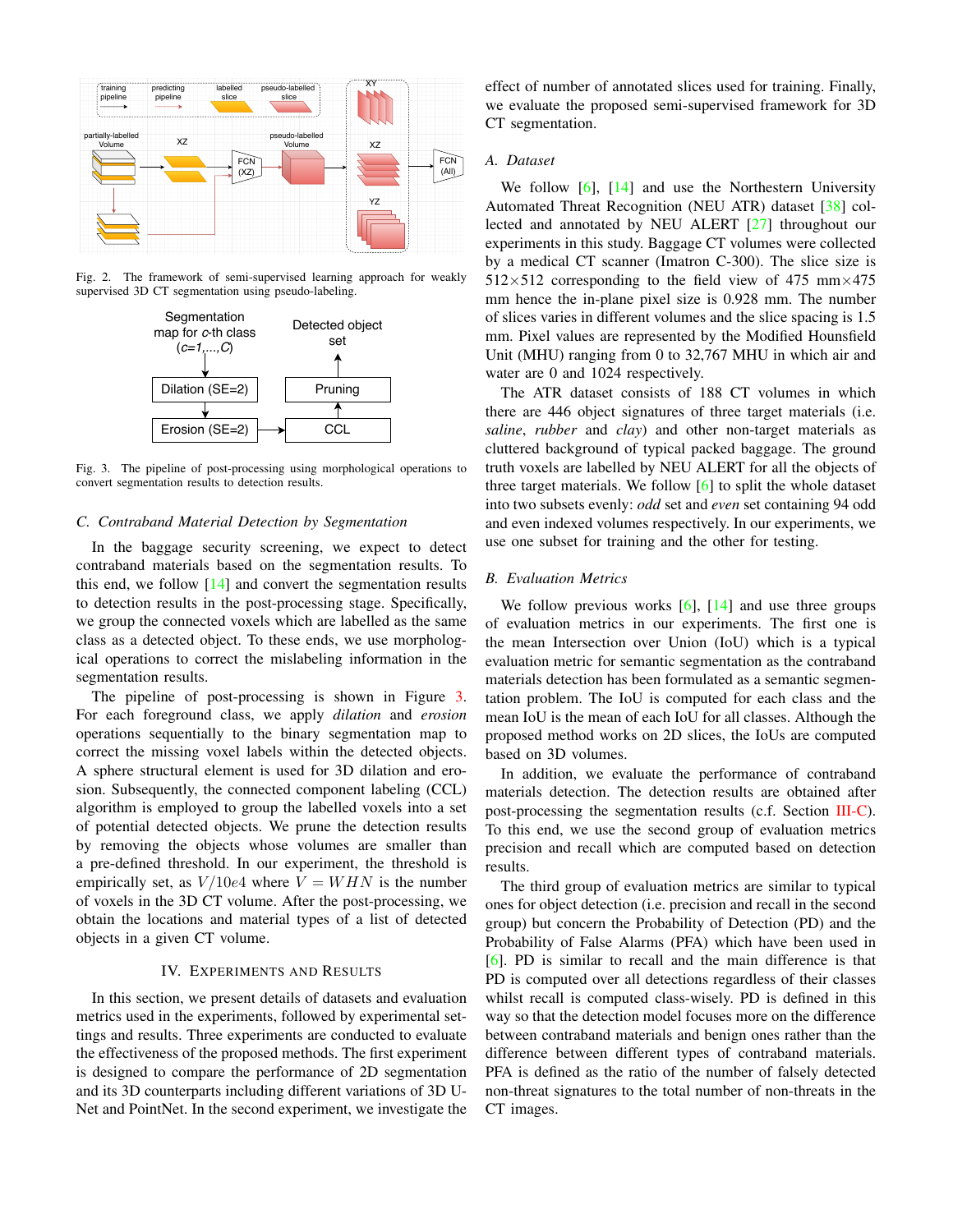## *C. Implementation Details*

We use the open-source 2D segmentation tool MMSegmentation developed by [\[39\]](#page-7-34). Fully Convolutional Networks (FCN) [\[36\]](#page-7-31) is selected as the segmentation model and ResNet101 [\[37\]](#page-7-32) is used as the backbone in our experiments. The SGD optimizer is used for training with the learning rate of 0.01, the momentum of 0.9 and the weight decay of 0.0005. A polynomial learning rate decay [\[40\]](#page-7-35) is used with the minimum learning rate of 1e-4. Different numbers of training iterations [1](#page-4-0) (e.g., 20k, 40k, 80k and 160k) are investigated in our preliminary experiments and the number of 80k is chosen as the trade-off between performance and efficiency in the following experiments.

<span id="page-4-1"></span>TABLE I THE EFFECT OF TRAINING/PREDICTING WITH SLICES EXTRACTED FROM DIFFERENT PLANES IN TERMS OF IOU.

| Training | Predict   | Background | Saline | Rubber | Clay | mIoU |
|----------|-----------|------------|--------|--------|------|------|
|          | XY        | 99.5       | 49.4   | 60.0   | 67.8 | 69.2 |
| XY       | X7.       | 99.5       | 41.4   | 50.9   | 65.9 | 64.4 |
|          | Y7.       | 99.3       | 13.9   | 28.7   | 54.7 | 49.1 |
|          | All       | 99.6       | 42.6   | 59.9   | 72.1 | 68.5 |
|          | <b>XY</b> | 99.2       | 37.1   | 49.0   | 62.8 | 62.0 |
| X7.      | X7.       | 99.6       | 57.4   | 60.4   | 71.7 | 72.3 |
|          | YZ.       | 99.3       | 22.8   | 35.5   | 61.5 | 54.8 |
|          | All       | 99.6       | 49.5   | 62.2   | 73.2 | 71.1 |
|          | <b>XY</b> | 99.1       | 22.4   | 41.2   | 46.3 | 52.2 |
| YZ.      | X7.       | 99.2       | 21.5   | 45.7   | 58.1 | 56.1 |
|          | Y7.       | 99.5       | 44.0   | 57.6   | 68.0 | 67.3 |
|          | All       | 99.4       | 28.4   | 57.0   | 67.1 | 63.0 |
|          | XY        | 99.4       | 52.1   | 57.6   | 70.0 | 69.8 |
| A11      | X7.       | 99.6       | 57.6   | 65.2   | 75.8 | 74.5 |
|          | Y7.       | 99.4       | 45.5   | 58.5   | 72.9 | 69.1 |
|          | All       | 99.6       | 59.0   | 68.9   | 78.3 | 76.5 |

#### *D. On the Effect of Slice Planes*

We conduct experiments to investigate the effect of training/predicting with slices extracted from different planes (i.e. XY, XZ or YZ). On one hand, we use annotated slices extracted different planes for training and report the segmentation performance in terms of IoU. On the other hand, we predict the final 3D segmentation results by stacking the segmented slices extracted from different planes. In addition, we consider using slices from all planes by combining all slices during training and via the majority voting method during prediction.

The results are reported in Table [I](#page-4-1) from which the following conclusions can be drawn. Firstly, when training on one plane, prediction within the same plane gives better results than prediction within the other planes. Secondly, among the three planes, training and prediction within the XZ plane gives the best performance. Given that XZ plane is not the plane in which CT slices are internally reconstructed by the scanner, such a finding is interesting and worth a further investigation across larger dataset availability. Finally, the combination of slices from all three plane orientations benefits the training of segmentation models, but is not always helpful for prediction except the case of last row in Table [I](#page-4-1) where all the slices are also used for training.

TABLE II SEGMENTATION PERFORMANCE (IOU) OF THE PROPOSED SEMI-SUPERVISED LEARNING METHOD.

<span id="page-4-2"></span>

| Method          | Predict | Background | Saline | Rubber | Clay | mIoU |
|-----------------|---------|------------|--------|--------|------|------|
|                 | XY      | 99.3       | 32.2   | 47.2   | 48.8 | 56.9 |
| Supervised      | X7.     | 99.4       | 40.5   | 49.8   | 58.4 | 62.0 |
|                 | Y7.     | 99.3       | 18.8   | 22.6   | 50.8 | 47.9 |
|                 | All     | 99.5       | 32.2   | 52.8   | 60.8 | 61.3 |
|                 | XY      | 99.5       | 49.8   | 59.2   | 68.4 | 69.2 |
| Semi-Supervised | X7.     | 99.6       | 57.6   | 65.2   | 74.5 | 74.2 |
|                 | Y7.     | 99.5       | 44.7   | 57.8   | 72.5 | 68.6 |
|                 | All     | 99.6       | 59.4   | 69.1   | 77.6 | 76.4 |

<span id="page-4-3"></span>TABLE III IOU RESULTS OF MATERIAL SEGMENTATION WITHIN 3D CT VOLUMES ON NEU ATR DATASET (\* DENOTES THE NUMBER OF ANNOTATED SLICES IS SIGNIFICANTLY REDUCED TO 1/128 OF THE FULL ANNOTATIONS).

| Method                         | Background | Saline | Rubber | Clay | mIoU |
|--------------------------------|------------|--------|--------|------|------|
| PointNet [14]                  | 99.0       | 15.7   | 15.5   | 31.0 | 40.3 |
| PointNet++ $[14]$              | 98.9       | 39.8   | 28.2   | 61.9 | 57.2 |
| 3D U-Net [14]                  | 99.6       | 64.9   | 63.0   | 72.5 | 75.0 |
| Resisual 3D U-Net [14]         | 99.6       | 67.4   | 64.6   | 67.9 | 74.9 |
| Ours 2D FCN                    | 99.6       | 59.0   | 68.9   | 78.3 | 76.5 |
| Ours $2D$ FCN $*$              | 99.5       | 32.2   | 52.8   | 60.8 | 61.3 |
| Ours 2D FCN *(semi-supervised) | 99.6       | 59.4   | 69.1   | 77.6 | 76.4 |

## *E. On the Number of Annotated Slices*

In this experiment, we aim to investigate how the segmentation performance will be affected by reducing the number of the annotated slices. We extract annotated slices from the XZ plane since it has demonstrated XZ plane gives the best performance in the previous subsection. To simulate the situation when we only annotate a fraction of slices for training, we sample annotated slices evenly by a factor of  $f \in \{2, 4, 6, 8, 16, 32, 64, 128\}$  and use the sampled slices for training. Once the models are trained, the slice-wise segmentation results are stacked to form the final 3D volume segmentation results. Similar to the previous experiments, the prediction can be done in either of three planes or by the combination of all planes.

The experimental results are shown in Figure [4.](#page-5-0) The segmentation performance for three target materials *saline*, *rubber*, *clay* and the mean IoU over these three materials are presented in four plots respectively. In each plot, the segmentation performances based on slices within three different planes and their combination are compared. From Figure [4](#page-5-0) we can see that segmentation performance drops when less annotated slices (i.e. greater down-sampling factors) are used for training. The performance drop is not significant when the down-sampling factor  $f$  increases from 1 to 16, which means the existence of redundancy in the fully annotated training data. However, when the down-sampling factor  $f$  increases further to 32, 64 and 128, clear performance drops can be observed for most cases shown in Figure [4.](#page-5-0) In particular, when the down-sampling factor  $f$  is as high as 128, equivalent to using an average of ~1-2 annotated slices per CT volume for training, the segmentation performance in terms of mIoU is 61.3% which is not a drastically reduced level of performance when compared with the mIoU of 71.1% achieved with a full set of training annotations (i.e. no down sampling, factor  $f=1$ ).

<span id="page-4-0"></span> $1$ One iteration processes one batch of data and updates the parameters.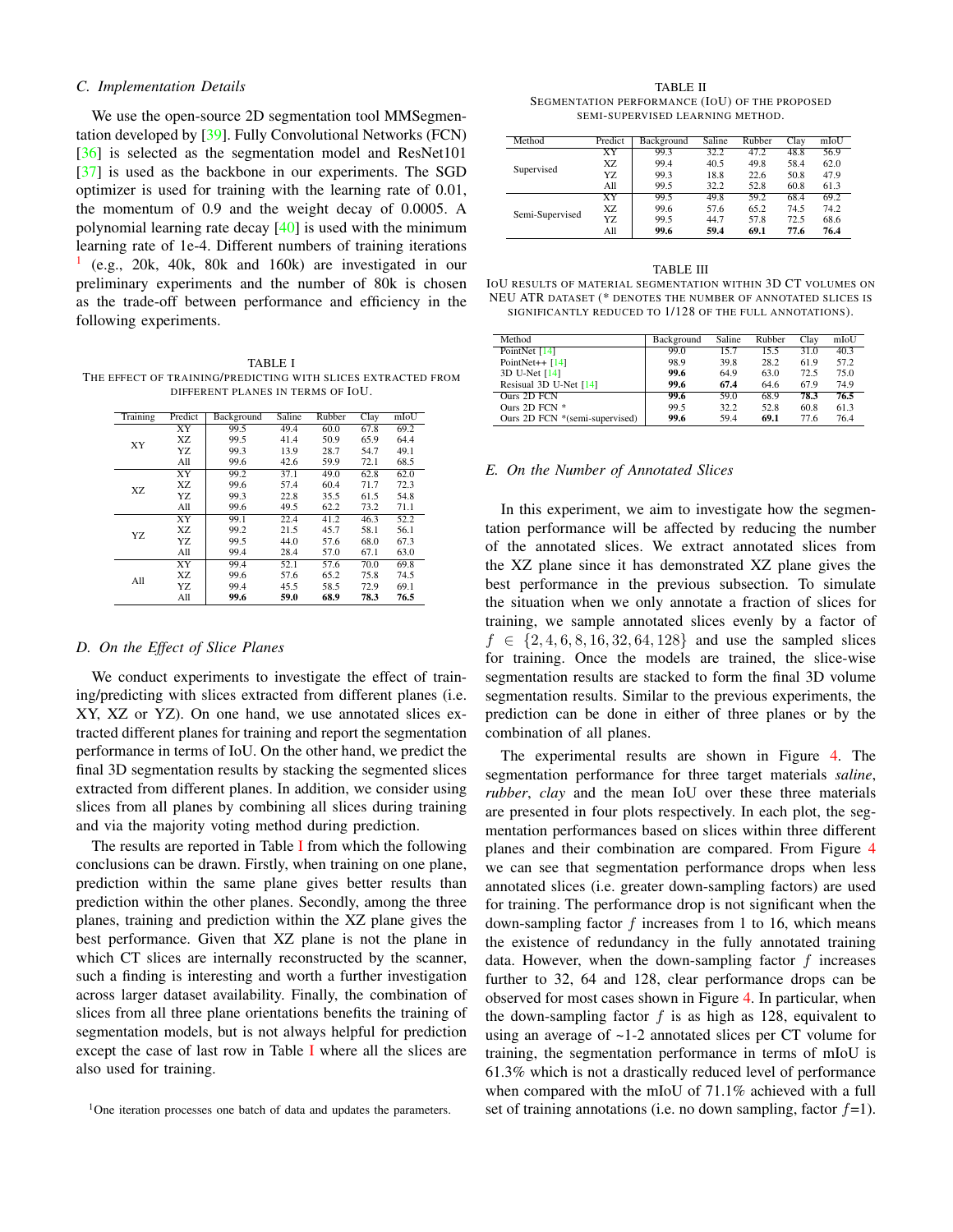

<span id="page-5-0"></span>Fig. 4. Segmentation performance with different slice sampling factors  $f$  (i.e.  $1/f$  of the annotated CT slices are evenly sampled from the CT volumes for training).

TABLE IV PRECISION AND RECALL RESULTS OF MATERIAL SEGMENTATION WITHIN 3D CT VOLUMES ON NEU ATR DATASET (\* DENOTES THE NUMBER OF ANNOTATED SLICES IS SIGNIFICANTLY REDUCED TO 1/128 OF THE FULL ANNOTATIONS).

| Method                              | Saline  |         | Rubber   |         | Clay     |         | Overall  |         |
|-------------------------------------|---------|---------|----------|---------|----------|---------|----------|---------|
|                                     | $P(\%)$ | $R(\%)$ | (%)<br>P | $R(\%)$ | (%)<br>P | $R(\%)$ | (%)<br>P | $R(\%)$ |
| PointNet [14]                       | 35.0    | 62.8    | 40.4     | 56.8    | 58.2     | 73.6    | 44.5     | 64.4    |
| PointNet $++$ [14]                  | 41.9    | 84.1    | 59.7     | 58.9    | 60.1     | 76.9    | 53.9     | 73.3    |
| 3D U-Net [14]                       | 71.8    | 91.0    | 87.4     | 92.5    | 94.6     | 85.8    | 84.6     | 89.8    |
| 3D Residual U-Net [14]              | 78.4    | 82.5    | 87.8     | 87.3    | 90.4     | 91.3    | 85.5     | 87.1    |
| Ours 2D FCN                         | 83.1    | 77.6    | 87.2     | 94.9    | 98.1     | 89.7    | 89.5     | 87.4    |
| Ours 2D FCN *                       | 82.1    | 52.0    | 86.7     | 87.8    | 95.3     | 83.5    | 88.0     | 74.4    |
| Ours $2D$ FCN $*$ (semi-supervised) | 84.1    | 76.3    | 91.5     | 94.9    | 98.1     | 91.4    | 91.2     | 87.5    |

<span id="page-5-1"></span>TABLE V PD AND PFA RESULTS OF MATERIAL SEGMENTATION WITHIN 3D CT VOLUMES ON NEU ATR DATASET (\* DENOTES THE NUMBER OF ANNOTATED SLICES IS SIGNIFICANTLY REDUCED TO 1/128 OF THE FULL ANNOTATIONS).

| Method                          |        | PFA $(%)$ |      |         |         |
|---------------------------------|--------|-----------|------|---------|---------|
|                                 | Saline | Rubber    | Clay | Overall | Overall |
| $SVM$ [6]                       | 87     | 95        | 96   | 92      | 24      |
| PointNet [14]                   | 81     | 84        | 88   | 84      | 29      |
| PointNet++ $[14]$               | 97     | 87        | 94   | 92      | 24      |
| 3D U-Net [14]                   | 91     | 97        | 83   | 91      | 6       |
| 3D Residual U-Net [14]          | 86     | 92        | 92   | 90      |         |
| Ours 2D FCN                     | 72     | 87        | 88   | 82      |         |
| Ours $2D$ FCN $*$               | 46     | 86        | 86   | 72      |         |
| Ours 2D FCN * (semi-supervised) | 78     | 100       | 92   | 90      |         |

## *F. Semi-supervised Learning with Pseudo-labeling*

In the previous experiment, it has been demonstrated using only ~1-2 annotated slices per CT volume for training can achieve reasonably good segmentation performance. In this experiment, we aim to investigate how the proposed semisupervised learning with pseudo-labeling can further improve the performance. We employ the method described in Section [III-B](#page-2-1) and use down-sampled  $(f = 128)$  annotated slices from plane XZ to train the initial segmentation model. This model is then used to segment the slices which are not used for training (i.e. the simulation of unlabeled slices in realworld applications). As a result, the training CT volumes are fully pseudo-labelled which are then subsequently used for training a second segmentation model with extracted pseudolabelled slices from all three planes. The performance of the final segmentation model trained in such a semi-supervised learning way is shown in Table  $II$ . Compared with the results of supervised learning, the proposed semi-supervised learning method significantly improves the segmentation performance in all cases. In particular, the best performance of the semisupervised learning method is achieved by using an ensemble of three planes in prediction. The best mIoU of 76.4% is comparable with the performance when all annotated slices are used (mIoU=76.5% in Table [I\)](#page-4-1), which is impressive given the fact only ~1-2 annotated slices are needed per CT volume.

## *G. Comparison with 3D Segmentation*

Prior work has investigated to use 3D CNN for material segmentation and detection in [\[14\]](#page-7-8). In addition, volumetric 3D CT volumes are converted to point clouds on which PointNet [\[29\]](#page-7-24) and PointNet++ [\[30\]](#page-7-25) are employed for 3D segmentation to save GPU memory during training. In this experiment, we compare our proposed method with those based on 3D segmentation in [\[14\]](#page-7-8).

Following  $[14]$ , we evaluate the performance using three metrics (i.e. IoU, precision/recall and PD/PFA) and report the comparison results in Tables [III](#page-4-3)[-V.](#page-5-1) We compare against the best reported results of 3D segmentation based methods (i.e. PointNet [\[29\]](#page-7-24), PointNet++ [\[30\]](#page-7-25), 3D U-Net [\[41\]](#page-7-36) and Residual 3D U-Net  $[42]$ ) in  $[14]$ . It is clearly shown that our 2D FCN method achieves superior performance than its 3D counterparts in terms of mIoU and precision/recall. In addition, when the number of annotated slices for training is significantly reduced to 1/128 of the full annotation (equivalent to ~1-2 slices per CT volume), the proposed semi-supervised learning method can still achieve state-of-the-art performance with overall mIoU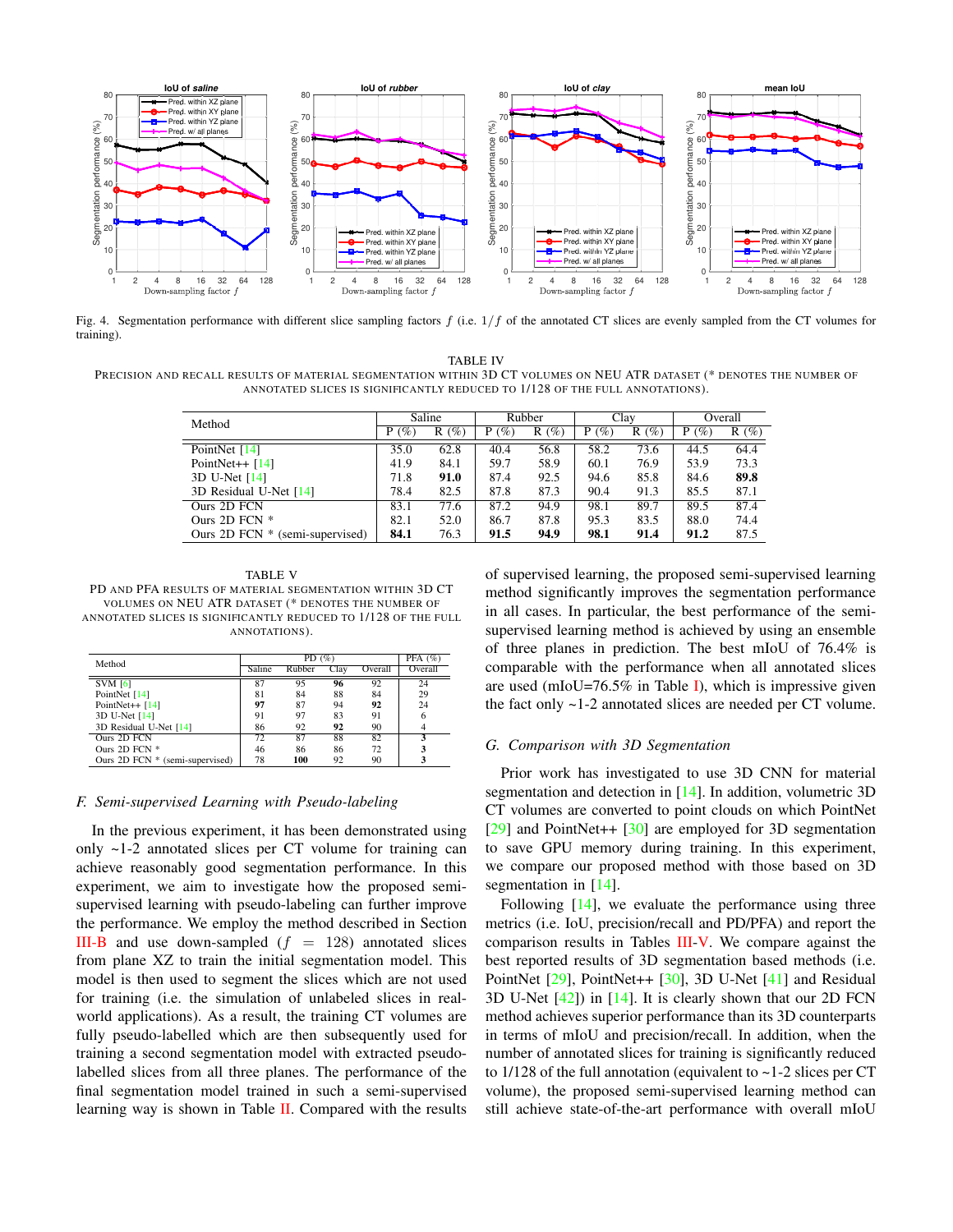

<span id="page-6-1"></span>Fig. 5. Qualitative evaluation of detection results of different approaches (from left to right: CT volumes, ground truth labels, our proposed 2D FCN using semi-supervised learning, 3D Residual U-Net [\[14\]](#page-7-8)), 2D FCN without semi-supervised learning).

of 76.4%, overall precision/recall of 91.2%/87.5% and overall PD/PFA of 90%/3%.

Figure [5](#page-6-1) presents a qualitative comparison between 2D and 3D CNN based approaches. From the leftmost column to the right, we present the CT volumes, ground truth labels, segmentation results of our proposed 2D FCN with pseudo-labeling based semi-supervised learning using reduced annotated slices, results of 3D Residual U-Net with full annotation, results of 2D FCN without semi-supervised learning using reduced annotated slices, respectively. Four examples are shown in Figure [5](#page-6-1) from which we can clearly see that our proposed 2D FCN with semi-supervised learning achieves the best segmentation results than other two approaches. 3D Residual U-Net suffers from missing labeling whilst 2D FCN without semi-supervised learning is prone to voxel misclassification.

## V. CONCLUSION

In this paper, we investigate the possibility of using 2D CNN semantic segmentation methods for 3D CT segmentation and achieved comparable performance with its 3D counterparts in [\[14\]](#page-7-8). The use of 2D segmentation relaxes the requirement of high-level computational resources during training. More importantly, the success of semi-supervised 2D slice segmentation framework for 3D CT segmentation enables us to annotate a small number of slices per CT volume hence to more readily scale future baggage screening datasets for contraband material detection.

One limitation of the this work is that only three target materials are considered in our experiments due to the constraints of dataset availability. In the future we will investigate further experimentation using a larger and more varied dataset. Although we have demonstrated promising results in our experiments, the effectiveness of the proposed approach in real-world applications is yet to be validated.

Acknowledgement [\[27\]](#page-7-22), [\[38\]](#page-7-33) - This material is based upon work supported by the U.S. Department of Homeland Security, Science and Technology Directorate, Office of University Programs, under Grant Award 18STEXP00001-03-02, Formerly 2013-ST-061-ED0001. The views and conclusions contained in this document are those of the authors and should not be interpreted as necessarily representing the official policies, either expressed or implied, of the U.S. Department of Homeland Security.

#### **REFERENCES**

<span id="page-6-0"></span>[1] S. Akcay, M. E. Kundegorski, C. G. Willcocks, and T. P. Breckon, "Using deep convolutional neural network architectures for object classification and detection within X-ray baggage security imagery," *IEEE*